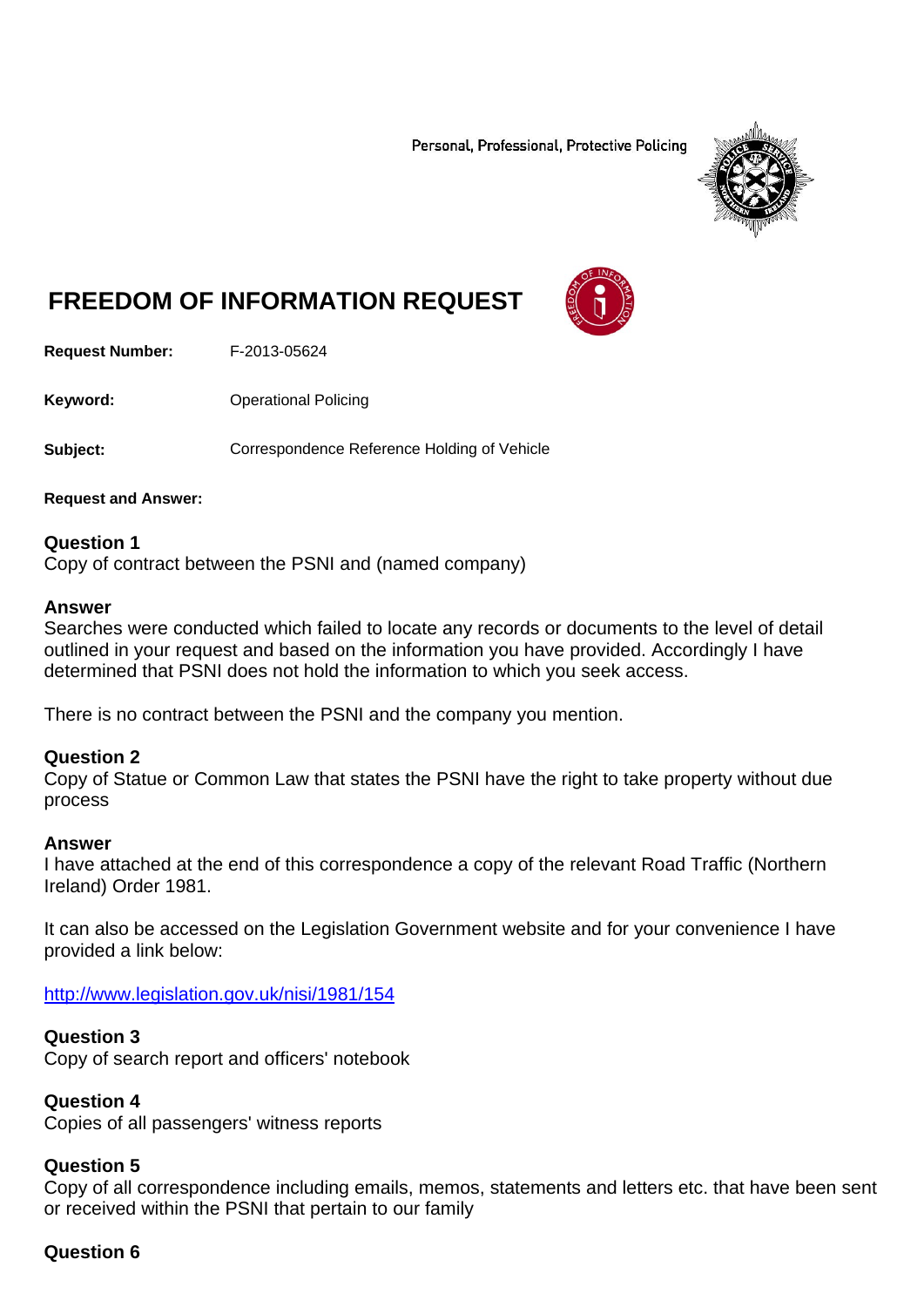Address the fees imposed concerning the theft / holding of car (named car)

We will accept redacted documents where appropriate

You have yet to address our correspondence (refer to letters October 8 and 24 2013), please now be honourable and comply with these requests.

### **Answers 3 - 6**

In accordance with the Act, this letter represents a Refusal Notice for the questions 3-6 of this particular request. The Police Service of Northern Ireland can neither confirm nor deny that it holds the information you have requested.

Section 1 of the Freedom of Information Act 2000 (FOIA) places two duties on public authorities. Unless exemptions apply, the first duty at Section 1(1)(a) is to confirm or deny whether the information specified in the request is held. The second duty at Section 1(1)(b) is to disclose information that has been confirmed as being held.

Where exemptions are relied upon Section 17(1) of FOIA requires that we provide the applicant with a notice which

- a) states that fact,
- b) specifies the exemption(s) in question and
- c) states (if that would not otherwise be apparent) why the exemption applies.

The Police Service of Northern Ireland (PSNI) can Neither Confirm Nor Deny that it holds the information relevant to your request as the duty in Section 1(1)(a) of the Freedom of Information Act 2000 does not apply by virtue of the following exemptions:

Section 40(5)(a) - Personal Information

The first element of this exemption is engaged if the information requested constitutes personal data and the request is made by the data subject. The information will be covered by Section 40(5)(a) of the Freedom of Information Act, and the request should be dealt with under Section 7 of the Data Protection Act 1998, rights of access.

A disclosure under Freedom of Information is a release of information to the world in general and not to an individual applicant. Therefore, simply confirming or not that such information were held would disclose personal information about an individual thereby breaching the Data Protection Act and could in itself disclose sensitive or damaging information.

Personal data if held by a police service should not be disclosed into the public domain and privacy must be respected. Any information released under the Freedom of Information Act in response to requests is deemed to be **released into the public domain**.

Although Section 40 is an absolute class-based exemption, a Public Interest Test is required for the purposes of NCND.

## **Public Interest Test**

# Factors Favouring Confirmation or Denial

Confirming or denying whether the PSNI hold this information would aid accountability in that the public could see what action was or was not taken by police in relation to particular offences.

# Factors Against Confirmation or Denial

The breach of an individual's data protection rights would be caused by confirmation or denial. This is so whether or not the information is held, because if the PSNI refused to confirm or deny only in